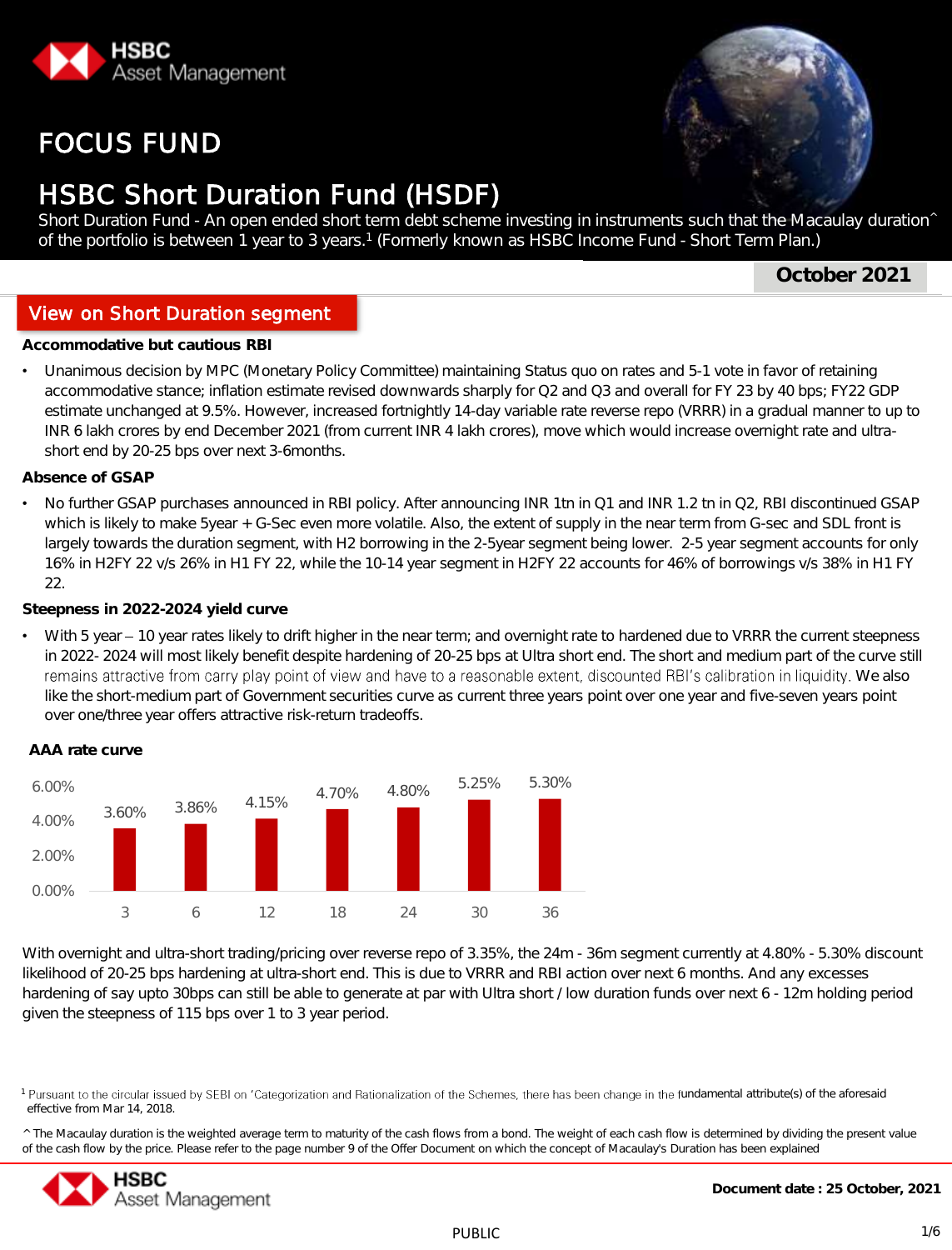| Portfolio                                       |                   |                           |                         | <b>Asset Allocation</b> |
|-------------------------------------------------|-------------------|---------------------------|-------------------------|-------------------------|
| <b>Issuer</b>                                   | Ratings           | % to Net<br><b>Assets</b> | 6.89% 2.19%             |                         |
| Corporate/ PSU Debt                             |                   |                           |                         |                         |
| Corporate Bonds / Debentures                    |                   | 65.94%                    |                         |                         |
| Sikka Ports and Terminals Top 10                | CRISIL AAA        | 8.10%                     | 24.98%                  |                         |
| L&T Finance Top 10                              | <b>CRISIL AAA</b> | 7.93%                     |                         |                         |
| Small Industries Development Bk of India Top 10 | CARE AAA          | 7.71%                     |                         |                         |
| National Bk for Agriculture & Rural Dev. Top 10 | [ICRA]AAA         | 7.66%                     |                         | 65.94%                  |
| Export Import Bank of India Top 10              | <b>CRISIL AAA</b> | 4.84%                     |                         |                         |
| LIC Housing Finance Top 10                      | CRISIL AAA        | 4.66%                     |                         |                         |
| Kotak Mahindra Prime Top 10                     | <b>CRISIL AAA</b> | 4.62%                     |                         |                         |
| REC Top 10                                      | CARE AAA          | 3.29%                     | Corporate/ PSU Debt     | Government Securities   |
| Power Finance Corporation Top 10                | <b>CRISIL AAA</b> | 3.20%                     | Cash Equivalents        | Net Current Assets      |
| Housing & Urban Development Corp                | CARE AAA          | 3.14%                     |                         |                         |
| <b>HDB Financial Services</b>                   | <b>CRISIL AAA</b> | 3.09%                     |                         |                         |
| Sundaram Finance                                | <b>CRISIL AAA</b> | 3.07%                     |                         |                         |
| Bajaj Housing Finance                           | <b>CRISIL AAA</b> | 3.06%                     |                         |                         |
| Housing Development Finance Corp                | <b>CRISIL AAA</b> | 1.57%                     | <b>Rating Portfolio</b> |                         |
| <b>Government Securities</b>                    |                   | 24.98%                    |                         | 2.19%                   |
| 5.22% GOVT OF INDIA RED 15-06-2025 Top 10       | <b>SOVEREIGN</b>  | 12.21%                    | 6.89%                   |                         |
| 6.18% GOVT OF INDIA RED 04-11-2024              | <b>SOVEREIGN</b>  | 3.17%                     |                         |                         |
| 8.5% JAMMU & KASHMIR SDL RED 30-03-2025         | SOVEREIGN         | 1.67%                     | 24.98%                  |                         |
| 8.58% GUJARAT SDL RED 23-01-2023                | <b>SOVEREIGN</b>  | 1.61%                     |                         |                         |
| 8.59% ANDHRA PRADESH SDL RED 23-01-2023         | <b>SOVEREIGN</b>  | 1.61%                     |                         |                         |
| 8.6% MADHYA PRADESH SDL RED 23-01-2023          | <b>SOVEREIGN</b>  | 1.61%                     |                         |                         |
| 8.65% UTTAR PRADESH SDL 10-03-2024              | SOVEREIGN         | 1.32%                     |                         | 65.94%                  |
| 8.66% WEST BENGAL SDL RED 20-03-2023            | <b>SOVEREIGN</b>  | 1.13%                     |                         |                         |
| 8.73% UTTAR PRADESH SDL 31-12-2022              | SOVEREIGN         | 0.65%                     |                         |                         |
| Cash Equivalent                                 |                   | 9.08%                     | AAA and equivalents     | Sovereign               |
| TREPS*                                          |                   | 3.48%                     |                         |                         |
| <b>Reverse Repos</b>                            |                   | 3.41%                     | Reverse Repos/TREPS     | Net Current Assets      |
| <b>Net Current Assets</b>                       |                   | 2.19%                     |                         |                         |
| Total Net Assets as on 30-Sep-2021              |                   | 100.00%                   |                         |                         |



# Current Portfolio Strategy

- From medium term perspective, HSBC Short Duration Fund is expected to benefit from attractive carry at short and medium part of the curve.
- It offers value for investors at current short-term yields over funding cost in terms of spread.
- In the recent month, we have witnessed some volatility in the short to medium segment.
- However, the short and medium part of the curve still remains attractive from carry play point of view.
- We also like the short-medium part of Government securities curve as current three years point over one year and fiveseven years point over one/three year offers attractive risk-return tradeoffs.
- The extent of supply in H2 from G-sec and SDL front is largely towards the 10-14 year and 30 year segments and this should keep the pressure contained in the medium part of the segment.
- Overall, the pick-up versus overnight rate is quite attractive in the short-medium segment on the G-sec curve and alongside on the corporate curve.
- As such we intend to maintain a neutral duration versus the index in near term.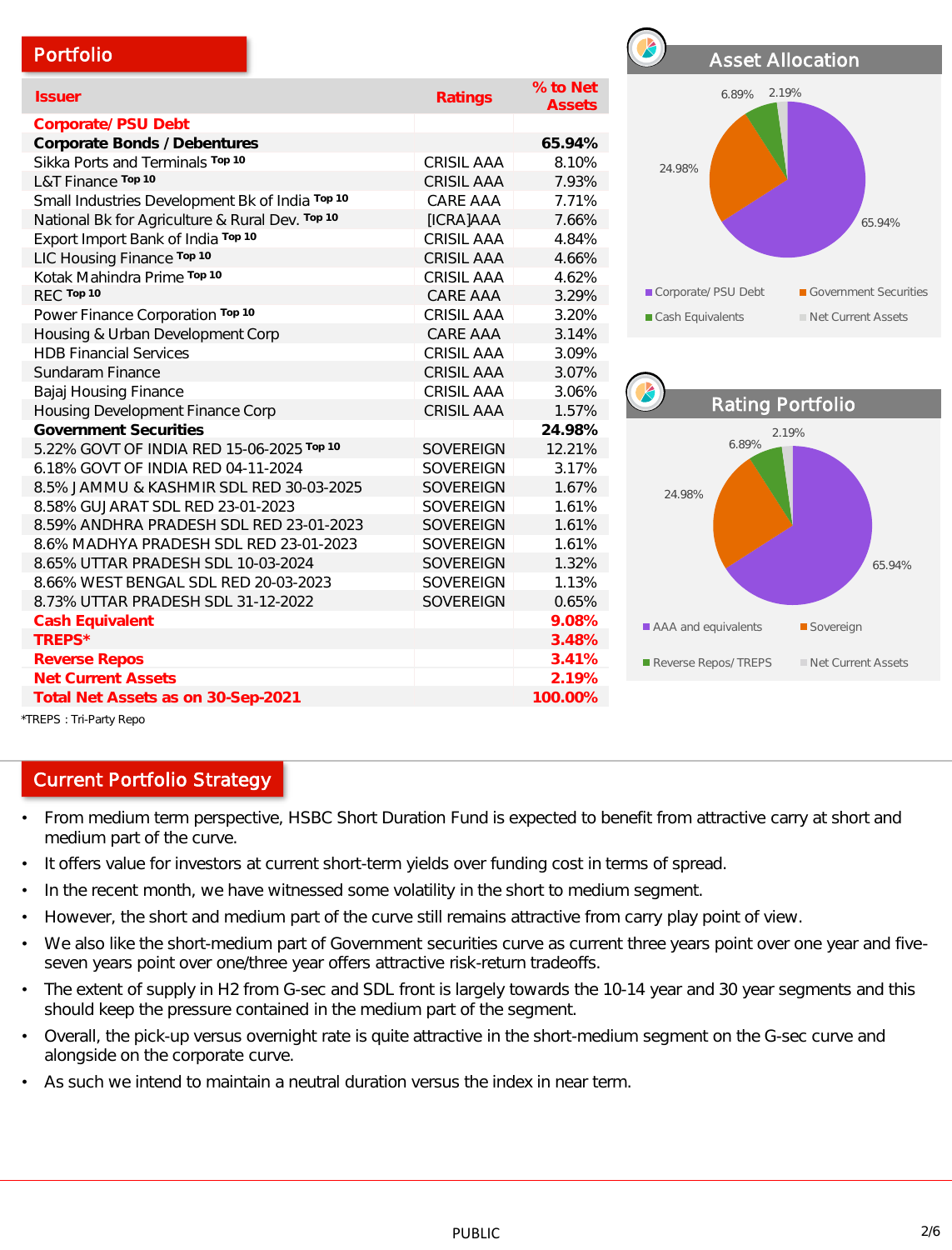# Rationale on existing credit exposures\* (Top 5)

- 1. Sikka Ports and Terminals Ltd: Sikka Ports and Terminals Limited (SPTL) is classified as an "Associate Company" of Reliance Industries Limited. It is owned 100% by Reliance Industries Holdings Private Limited (RIHPL). RIHPL is a holding company which is the private investment vehicle for holding several RIL group assets within the Reliance Industries - group companies.SPTL operates as a captive port and provides port infrastructure facilities to enable imports (mainly of crude oil) and exports (refinery and petrochemical products) of RIL. The operations of the company are critical for RIL as they are closely integrated with the facilities of its refining and petrochemical segments. Being the major handler of RIL's refining/petrochemical volumes, the entity remains strategically important to the RIL group. Apart from the above operations, SPTL is also engaged in operating and hiring construction equipment and machinery, and is a co-developer of Jamnagar special economic zone (SEZ). For the purpose of handling crude oil and petroleum and petrochemical products of RIL, SPTL has entered into long term throughput agreements with RIL for the two refineries at Jamnagar thus providing long term revenue visibility and stable cash flows to the company. The assured revenue stream and timely receipt of receivables from the strong counterparty enables SPTL to honor its debt commitments in timely manner.Strong parentage derived from Reliance Industries group shareholding and strategic importance to Reliance Industries handling the ports and logistics operations is a strong positive. In addition, company has a strong cash flow generation.
- **2. L&T Finance:** L&T Finance is the flag ship NBFC of the L&T group with a diversified lending model. The key strength emerges from strategic importance to the L&T group as a whole and expected support from ultimate parent L&T. Liquidity is very strong and asset quality is mangeable. While recent past performance of the industry has been under stress, this entity has been able to manage well with strong liquidity support. While operating environment will be challenging, company seems to be faring better than many peers in the sector given its diversified book and parentage.
- **3. Small Industries Development Bank of India:** Small Industries Development Bank of India (SIDBI), set up on April 2, 1990 under an Act of Indian Parliament, is the principal financial institution for the promotion, financing and development of the micro, small and medium Enterprise (MSME) sector in India. SIDBI provides finance in two forms viz. indirect finance by way of long term loans, working capital facilities, discounting/rediscounting bills of exchange and refinance to Primary Lending Institutions and Micro Finance Institutions. SIDBI is also among the top 30 Development Banks of the World. SIDBI has 3 subsidiaries: SIDBI Venture Capital, SIDBI trustee Co and the newly created MUDRA. Following an amendment to the SIDBI Act in 2000, the equity held by IDBI was transferred to various PSU banks, government-owned insurance companies and financial institutions. It is held 72.8% by PSU banks, 21.9% by insurance companies and 5.3% by financial institutions. Out of 15 directors, 8 are appointed/ nominated by Central Government which includes 2 whole time directors, 2 government officials and three expertsSIDBI is the nodal agency for government schemes targeted towards the MSME sector and in the past SIDBI has received budgetary support, support from RBI and GOI guarantee of foreign government borrowing suggesting implicit GOI support.
- **4. National Bank for Agriculture and Rural Development:** Incorporated in 1982 under an Act of the Indian Parliament, NABARD is governed by the NABARD Act, 1981. NABARD shares supervisory functions with RBI in respect of co-operative banks (other than urban and primary co-operative banks) and regional rural banks (RRBs). GOI and Reserve Bank of India own 99.60 percent and 0.40 percent, respectively, of NABARD's equity share capital. The bank is the apex refinancing agency providing short- and long-term refinance to state cooperative agricultural and rural development banks, state cooperative banks, RRBs, commercial banks, and other financial institutions approved by RBI to augment credit flow for production and investment purposes in the agriculture and rural sectors.
- **5. EXIM:** EXIM Bank is an entity incorporated under the Act of the Indian Parliament and owned by Government of India and acts as the principal financial institution coordinating activities of Indian institutions engaged in international trade finance. Exim provides project finance, working capital finance and short-term credit to exporters. Exim bank also extends line of credit facilities to sovereign governments, overseas financial institutions and regional development banks, to promote India's exports to trading partners. Such lines of credit have increased significantly in the recent past, increasing Exim bank's strategic importance. The standalone credit profile of EXIM bank is also supported by its strong capitalization levels. Government has consistently infused capital in Exim Bank. Also entity has demonstrated ability to raise wholesale funds at competitive rates both in domestic and international markets. Commands one of the best rates in international markets among Indian issuers given quasi-sovereign status. Further the company has raised funds in multiple currencies.

Source: HSBC Asset Management, India, Data as of 30 September 2021

PUBLIC 3/6 \* The above information has been prepared by HSBC Asset Management (India) Private Limited (HSBC) for general information purposes only and does not constitute any investment research, investment advice or a recommendation to any reader of this content to buy or sell investments. Expressions of opinion are those of HSBC only and are subject to change without any prior intimation or notice. All information mentioned above (including that sourced from third parties), is obtained from sources HSBC, the third party believes to be reliable but which it has not independently verified and HSBC, the third party makes no guarantee, representation or warranty and accepts no responsibility or liability as to the accuracy or completeness of such information.